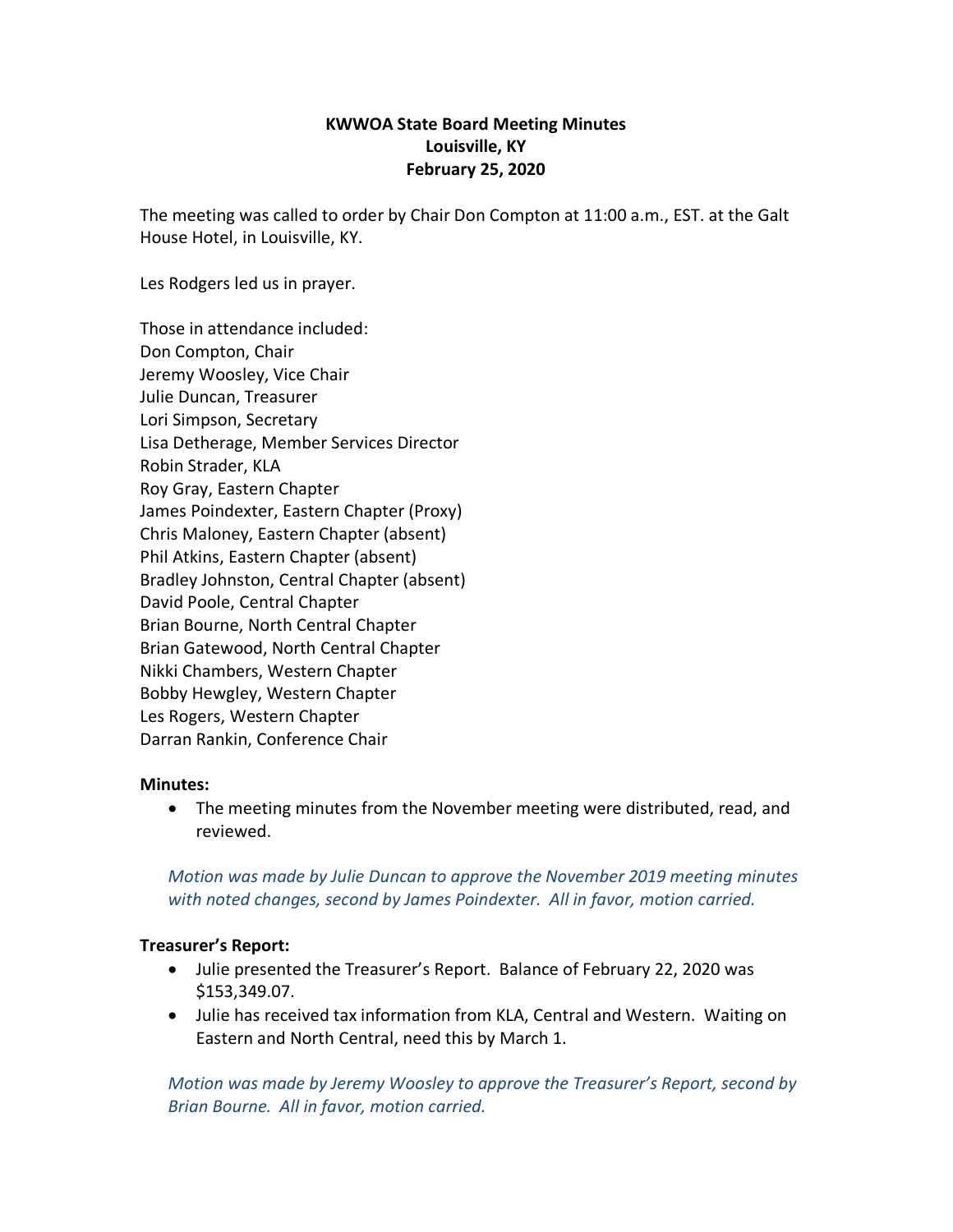### **Member Services Report:**

• Lisa distributed her accomplishments from November 19, 2019 – February 24, 2020.

#### **Old Business:**

#### **Chapter Updates**

• Nothing new to report.

### **Website 2020**

- Overall working okay.
- Members having issues with the "purchase button" if their Google Chrome is not updated.

### **Dropbox Updates**

• If you have information that should be saved in drop box, please reference the SOP [https://www.kwwoa.org/procedures/records-retention](https://www.kwwoa.org/procedures/records-retention-procedure/)[procedure/](https://www.kwwoa.org/procedures/records-retention-procedure/) for instructions.

### **Learndash**

• Nothing new to report.

### **KWWOA Inventory Items – Don, Lisa, and Jeremy**

• Please have comments to Lisa by March 1.

## **DCA login credentials for submittal**

- Lisa emailed Jessica last week about the status of the online CEU application and training hour submittal form. Jessica said the forms were not yet ready and to continue submitting hard copies and mail-in fee for applications only. No fees are charged for hard copy submission since the online forms are not available yet. Please make checks out to Kentucky State Treasurer.
- Each chapter will submit fee with application.
- Veronica still in charge of reviewing most applications and submitting the list of approved courses and random applications to the boards during regular board meetings.

### **New Business:**

# **2020 Conference**

- 51 booths sold, 39 booths left to sell.
- Five Level 1 sponsors, Five Level 3 sponsors, Three Level 4 sponsors.
- 175 attendees registers so far, 9 KLA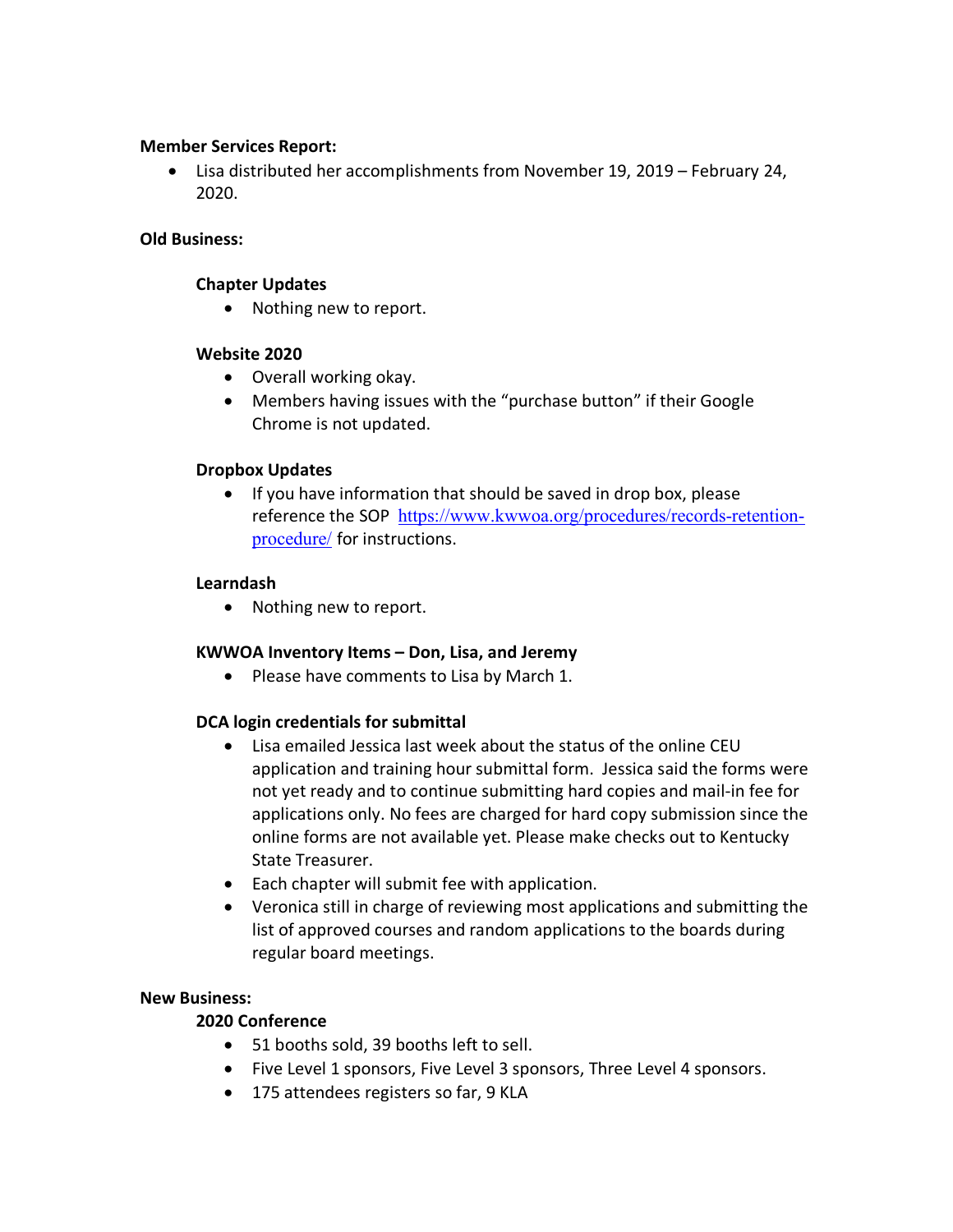- Program is complete with one lab session. Mobile sessions almost full.
- All giveaways ordered.

## **2020 Training Dates/Chapters**

• Tim has the North Central/Eastern combined Fall conference contract.

## **DCA Certification Training**

- Proposal submitted to DCA.
- Will send an open records request regarding RCaps proposal.

## **Membership status**

• 1280 paid, 1270 cards issued.

## **Mileage rate for travel**

• Motion was made by Bobby Hewgley to set the current mileage rate to \$0.57 effective March 1, 2020, second by Brian Bourne. All in favor, motion carried.

## **Committee Reports**

- Awards Committee (Jeremy Woosley):
	- o All individual awards have been selected.
	- o Tours have been scheduled 3/2 and 3/3.
- KLA:
	- o Balance \$19,452.00
	- o 11 registered for Conference.
	- o Tuesday will be the Technical Lab Day.
- Drinking Water and Wastewater Board Meetings:
	- o Still working on WW manual and exam. Does not look like these will be completed by July 1.
	- o Robin Vice Chair, WW Board
	- o Larry Grubbs Chair, WW Board
	- o Lonnie Banks Chair, DW Board
	- o Dr. Jason Marion, University Rep for both Boards Vice Chair, DW Board
	- o Greg Goode, EEC Rep for both Boards DW (voting)/WW (advisory only)
	- o A poll has been sent out to all of the Board members to determine which day is best to have the monthly board meetings. The Boards are having joint meetings during the manual rewrite process.
- Educational Outreach Workgroup:
	- o Had a meeting in January.